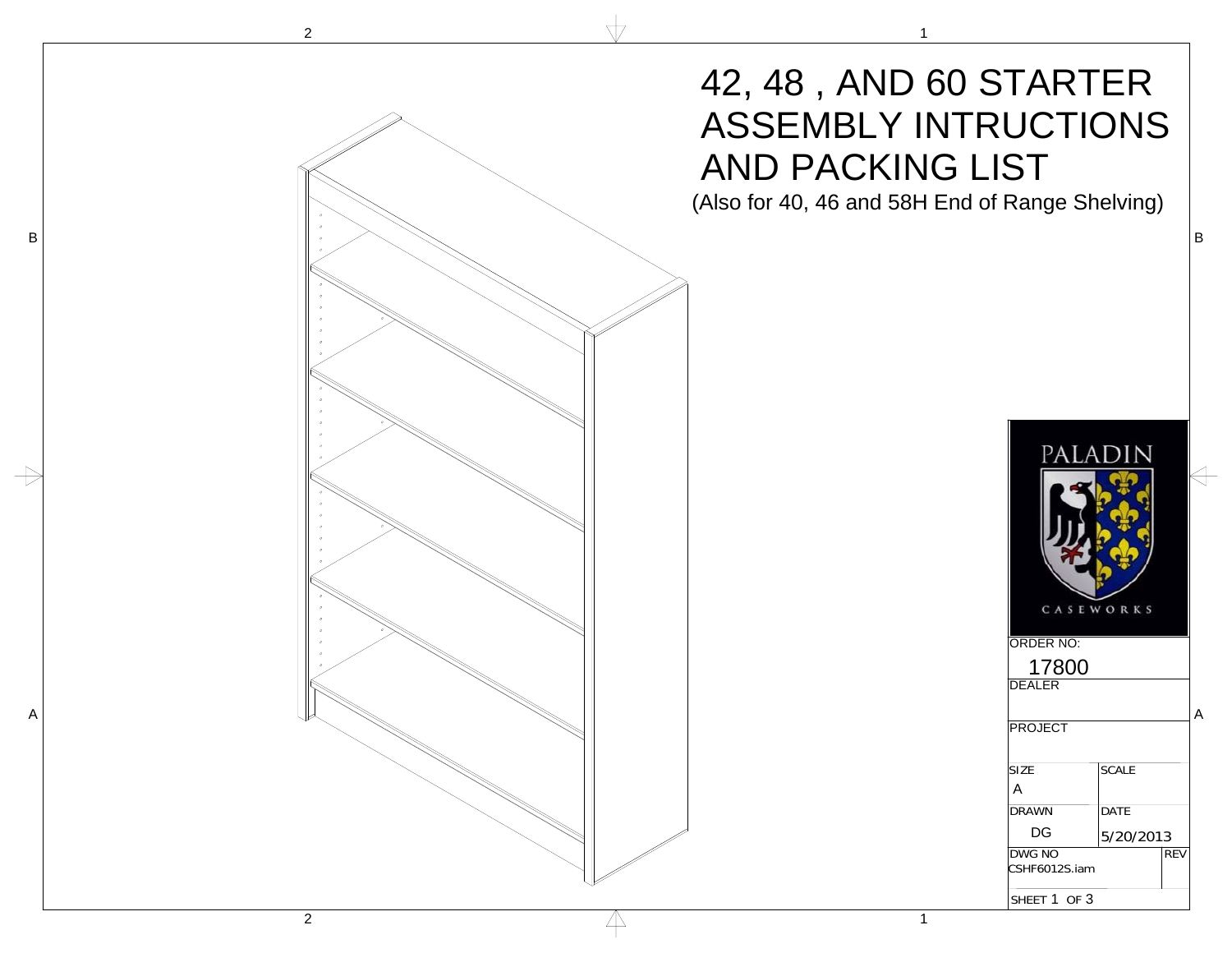|               |                |                | $\overline{2}$                                                   | $\mathbf{1}$                                                                                                                                               |
|---------------|----------------|----------------|------------------------------------------------------------------|------------------------------------------------------------------------------------------------------------------------------------------------------------|
|               | <b>ITEM</b>    | QTY            | HARDWARE LIST IDI1300                                            |                                                                                                                                                            |
|               | $\mathbf{1}$   | $8\phantom{1}$ | <b>DESCRIPTION</b><br><b>INSERT 5/16-18</b><br>FACTORY INSTALLED |                                                                                                                                                            |
| $\sf B$       | $\overline{2}$ | 20             | SHELF PIN                                                        |                                                                                                                                                            |
| $\Rightarrow$ | $\mathbf{3}$   | $\bf8$         | 5/16-18 x 1 3/4 HEX HEAD<br><b>UNC</b>                           | PALADIN                                                                                                                                                    |
|               | $\overline{4}$ | $8\phantom{1}$ | 5/16 FLAT WASHER                                                 | CASEWORKS<br>ORDER NO:                                                                                                                                     |
| $\mathsf{A}$  |                |                |                                                                  | <b>DEALER</b><br>PROJECT                                                                                                                                   |
|               |                |                |                                                                  | <b>SIZE</b><br>SCALE<br>$\mathsf{A}$<br><b>DRAWN</b><br>DATE<br>$\mathsf{D}\mathsf{G}$<br>5/20/2013<br>DWG NO<br>REV<br>UPRIGHT INSERT.ipt<br>SHEET 2 OF 3 |

 $\overline{\mathbb{A}}$ 

PALADIN  $\leftarrow$ CASEWORKS ORDER NO: DEALER PROJECT SIZE SCALE A DRAWN DATE DG 5/20/2013 DWG NO REV UPRIGHT INSERT.ipt SHEET 2 OF 3

1

2